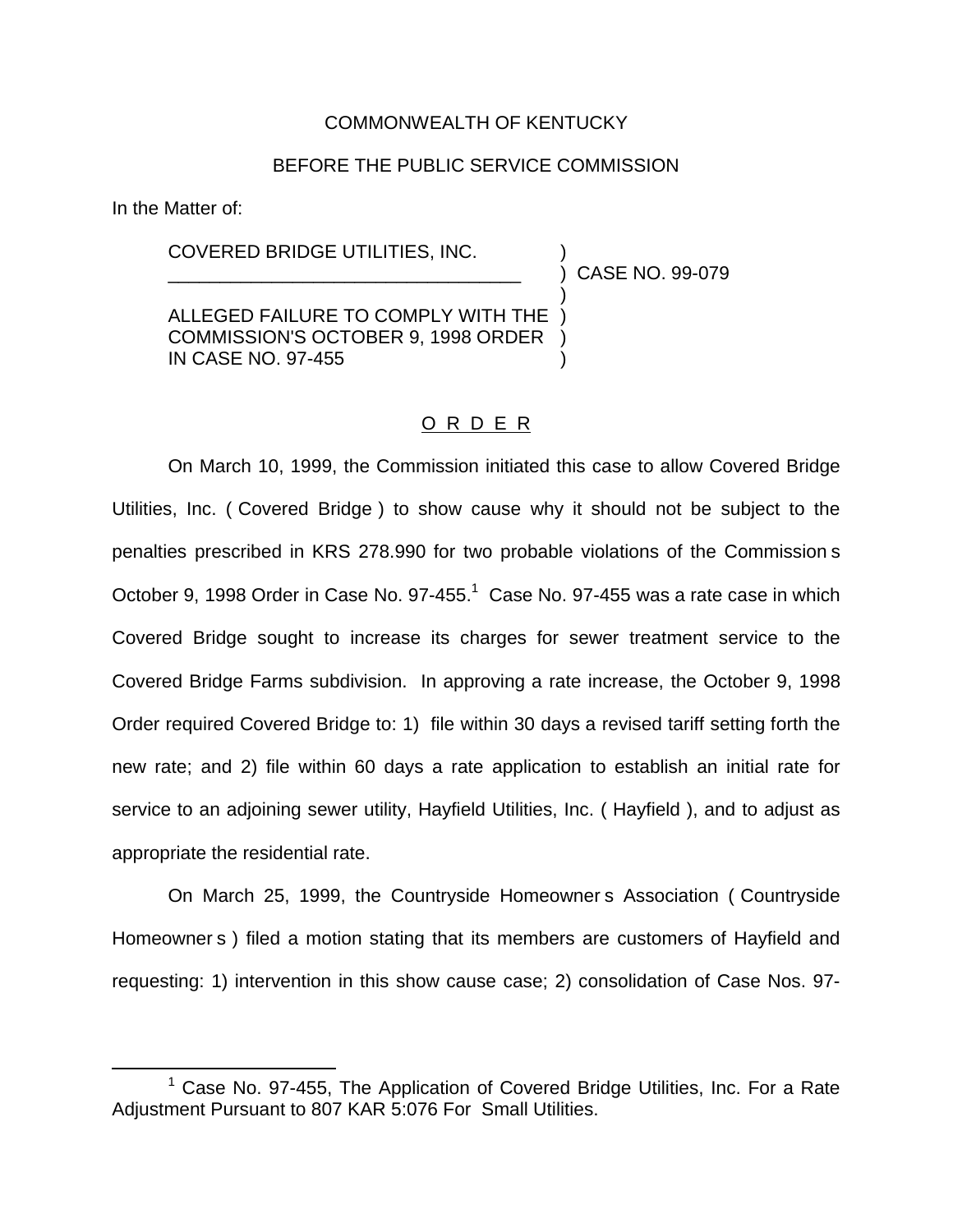455 and  $97-457<sup>2</sup>$  with this show cause case; and 3) an Order prohibiting Hayfield from charging any fees other than those approved in Case No. 97-457.

On April 6, 1999, Covered Bridge filed a response in opposition to the Countryside Homeowner s motion. Covered Bridge states that members of Countryside Homeowner s are customers of Hayfield, not customers of Covered Bridge, and that Hayfield is no longer a jurisdictional utility since it now has no treatment facilities and charges only for the collection and transmission of sewage. For these reasons, Covered Bridge also claims that Countryside Homeowner s has failed to demonstrate sufficient facts to justify disregarding Hayfield s separate corporate existence and treating it and Covered Bridge as a single entity. Covered Bridge supports its claim of separate corporate entities by an affidavit of one of its owners and an affidavit of the owner of Hayfield.

Further, Covered Bridge opposes consolidation on the basis that final orders were issued in Case No. 97-455 and 97-457 over six months ago and no rehearing or appeal was filed in either case. Finally, Covered Bridge notes that the Commission Staff Report in Hayfield s rate case, Case No. 97-457, explicitly recognized that Commission regulation will end once the Hayfield plant is taken out of service and sewage is transmitted to Covered Bridge for treatment. Thus, Covered Bridge asserts that the Commission now has no jurisdiction to enjoin Hayfield from collecting any fees in excess of the rate established in Case No. 97-457.

-2-

 $2$  Case No. 97-457, The Application of Hayfield Utilities, Inc. For a Rate Adjustment Pursuant To 807 KAR 5:076 For Small Utilities.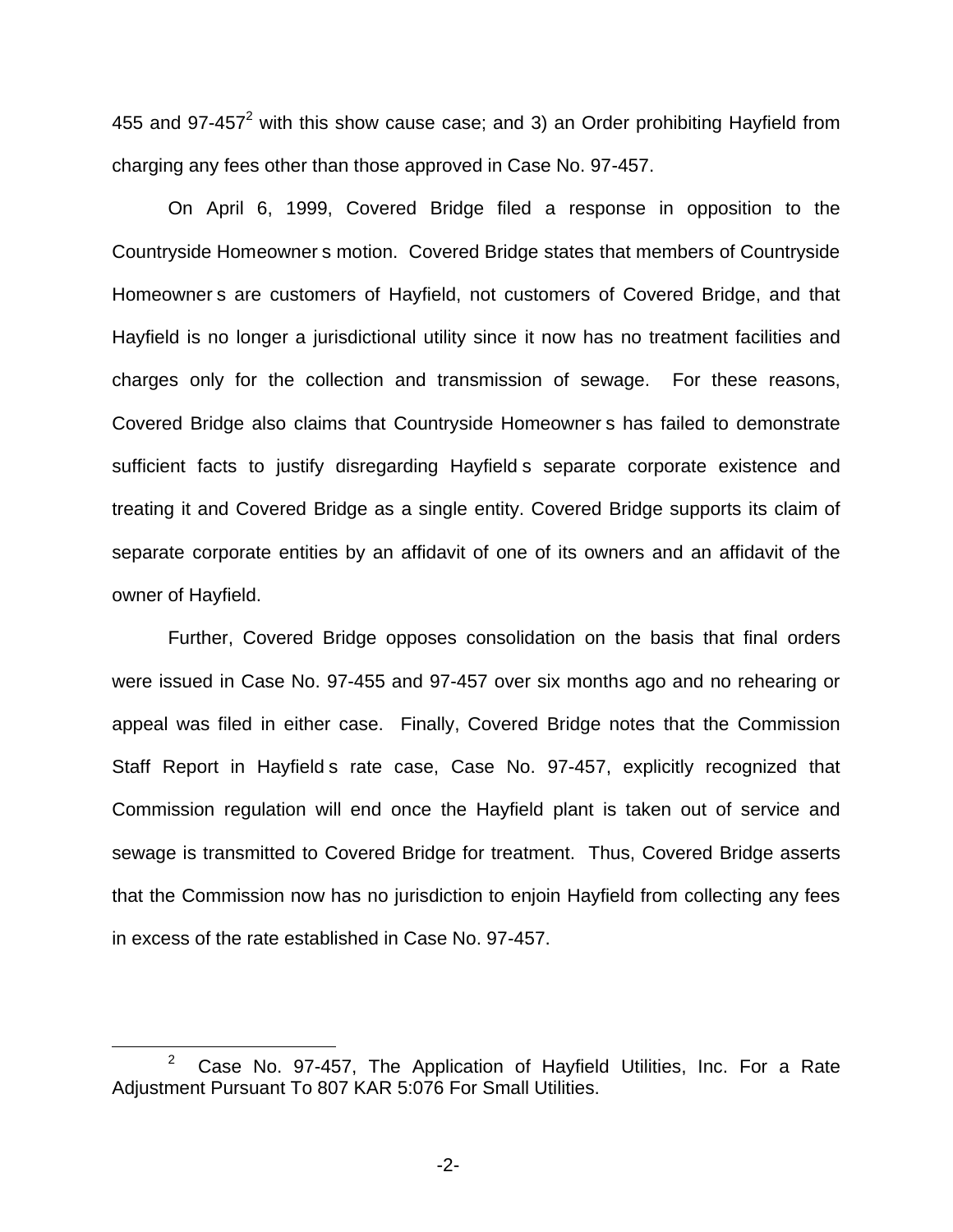Hayfield Utilities also filed a response in opposition to the Countryside Homeowner s motion. Hayfield echoes Covered Bridge s claim of separate corporate identities and also argues that Countryside Homeowner s, having intervened in Case No. 97-457, is barred by principles of res judicata from now attempting to challenge the determination in that case that closing Hayfield s treatment plant renders its sewage collection and transmission system non-jurisdictional.

Based on the motion, the responses, and being sufficiently advised, the Commission finds that the relief requested by Countryside Homeowner s is beyond the scope of this case. The only issue before us now is whether Covered Bridge violated the October 9, 1998 Order in Case No. 97-455 by failing to file certain items by the specified dates and, if so, the appropriate remedies for the violations.

The Countryside Homeowner s motion attempts to expand this case into an investigation of unrelated issues: the corporate relationship of Covered Bridge and Hayfield; the fees now charged by Hayfield for sewer collection and transmission service; whether Hayfield is a jurisdictional utility; and if so, whether Hayfield is in violation of the October 9, 1998 Order in Case No. 97-457. The motion fails to show good cause to justify such an expansion of this case. The motion is essentially a complaint against Hayfield, but as such it falls short of establishing a prima facie case. It includes only vague and general allegations, rather than specific facts to show that Covered Bridge and Hayfield are so interrelated that they may legally be considered as one entity.

The Staff Report in Hayfield s rate case, Case No. 97-457, noted that upon connecting Hayfield to Covered Bridge, the Hayfield plant would be taken out of service.

-3-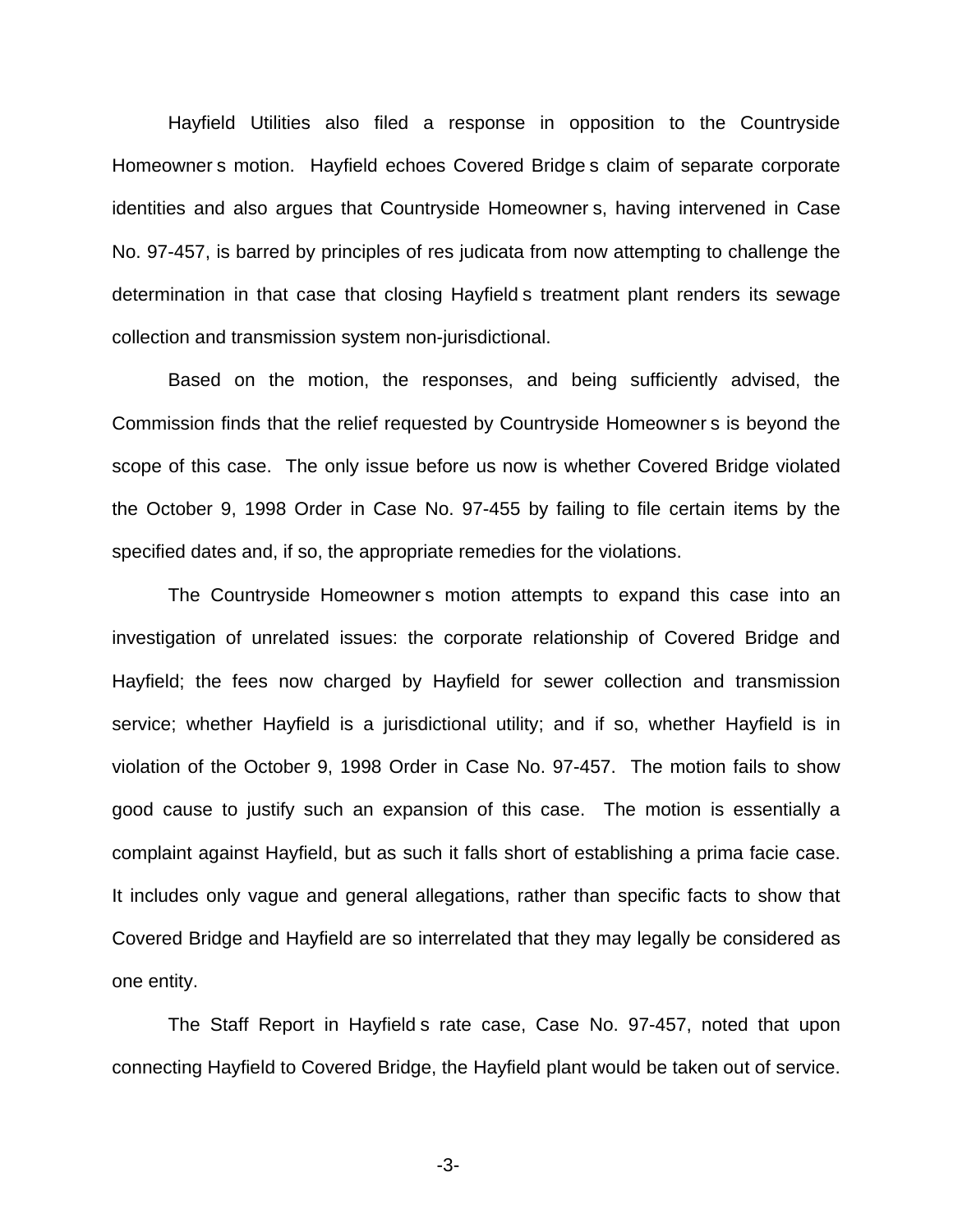Hayfield would then only be providing collection service, which is not subject to Commission regulation under the recent decision in Boone County Water and Sewer District v. Public Service Commission, Ky., 949 S.W.2d 588 (1997). That Staff Report was adopted by the Commission s October 9, 1998 Order in that case and Countryside Homeowner s raised no objection to the nonjurisdictional nature of Hayfield as a collection system.

While the Commission shares the concerns raised by Countryside Homeowner s that a sewer utility could spin off its collection system to avoid regulation, the Kentucky Supreme Court definitively ruled in **Boone County that:** 

> It is logical to conclude that the legislature did not mention collection and transmission of sewage because the legislature intended that these operations not be regulated by KRS Chapter 278. If the legislature had wanted activities pertaining to sewage collection and transportation to be regulated by the Public Service Commission, it would have specifically so stated in Chapter 278 of the Kentucky Revised Statutes. The legislature did not do so.

However, even assuming the Commission has the authority to disregard the spin-off of sewer collection facilities for the sole purpose of avoiding regulation, there is no allegation here that Hayfield closed its treatment plant for that reason. To the contrary, the Commission s records show that as early as 1990 an expansion was proposed at Covered Bridge which would eliminate the Hayfield treatment plant.<sup>3</sup> In addition, the

<sup>&</sup>lt;sup>3</sup> Commission Case No. 93-275, Covered Bridge Utilities, Inc. s Application for a Certificate of Public Convenience and Necessity, Exhibit A thereto. Attached hereto as Appendix A.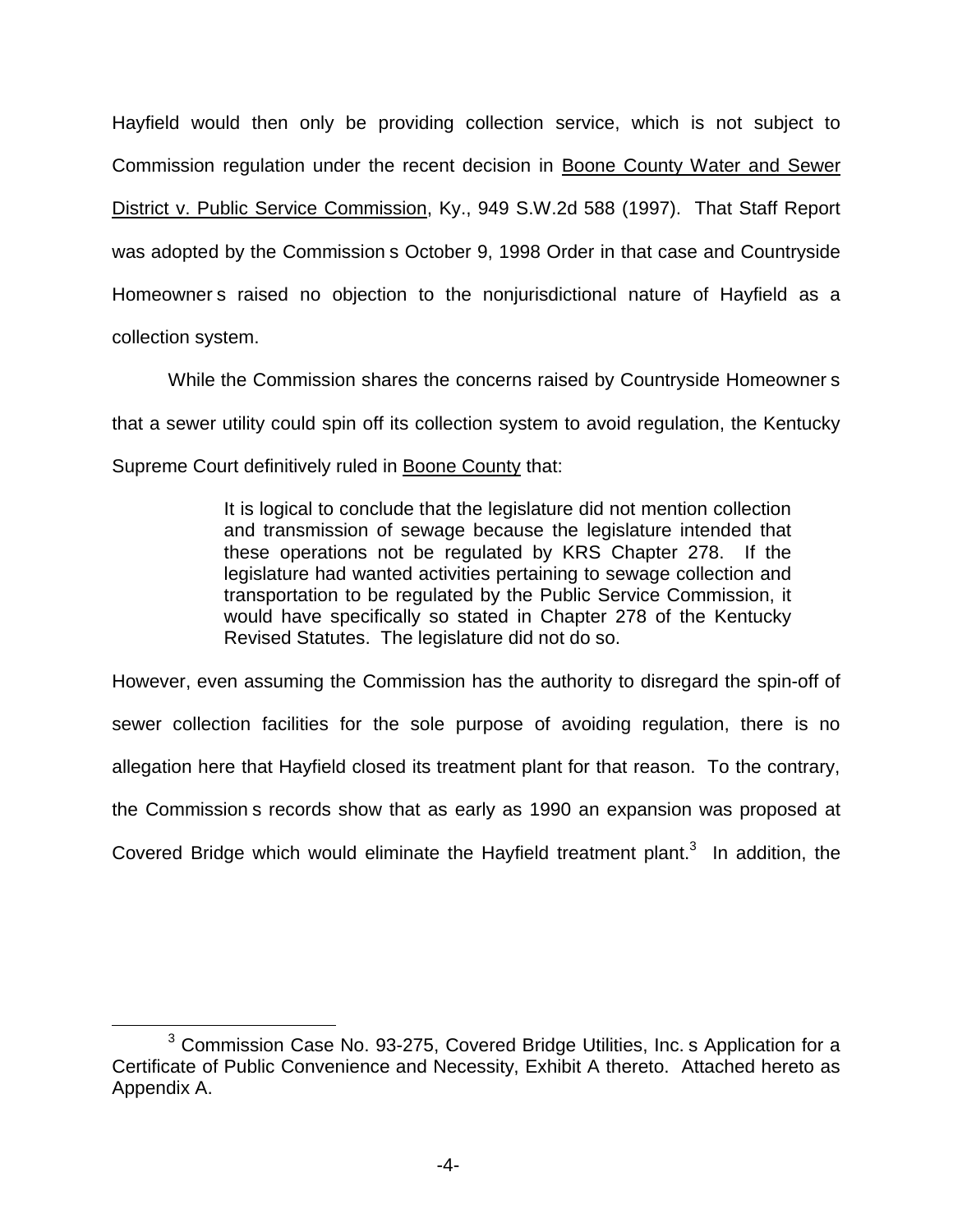Natural Resources and Environmental Protection Cabinet encouraged Hayfield to close its treatment plant and connect to Covered Bridge long before the decision in Boone County.<sup>4</sup>

In summary, the Commission finds that Countryside Homeowner s has shown neither a special interest in the limited issues in this case nor that its intervention is likely to present issues or develop facts that will assist in our consideration of this case. Rather, the issues sought to be raised by Countryside Homeowner s will unduly complicate this show cause case. Therefore, intervention will be denied, as will the requests to consolidate and to enjoin Hayfield from collecting any fees other than those approved in Case No. 97-457 for what is now only a sewer collection system.

IT IS THEREFORE ORDERED that Countryside Homeowner s motion to intervene, to consolidate this show cause case with Case Nos. 97-455 and 97-457, and to enjoin Hayfield from collecting fees not approved in Case No. 97-457 is denied.

Done at Frankfort, Kentucky, this 6<sup>th</sup> day of May, 1999.

By the Commission

ATTEST:

Executive Director

\_\_\_\_\_\_\_\_\_\_\_\_\_\_\_\_\_\_\_\_

<sup>4</sup> Case No. 93-275, Transcript of April 25, 1994 Hearing, Exhibit A thereto. Attached hereto as Appendix B.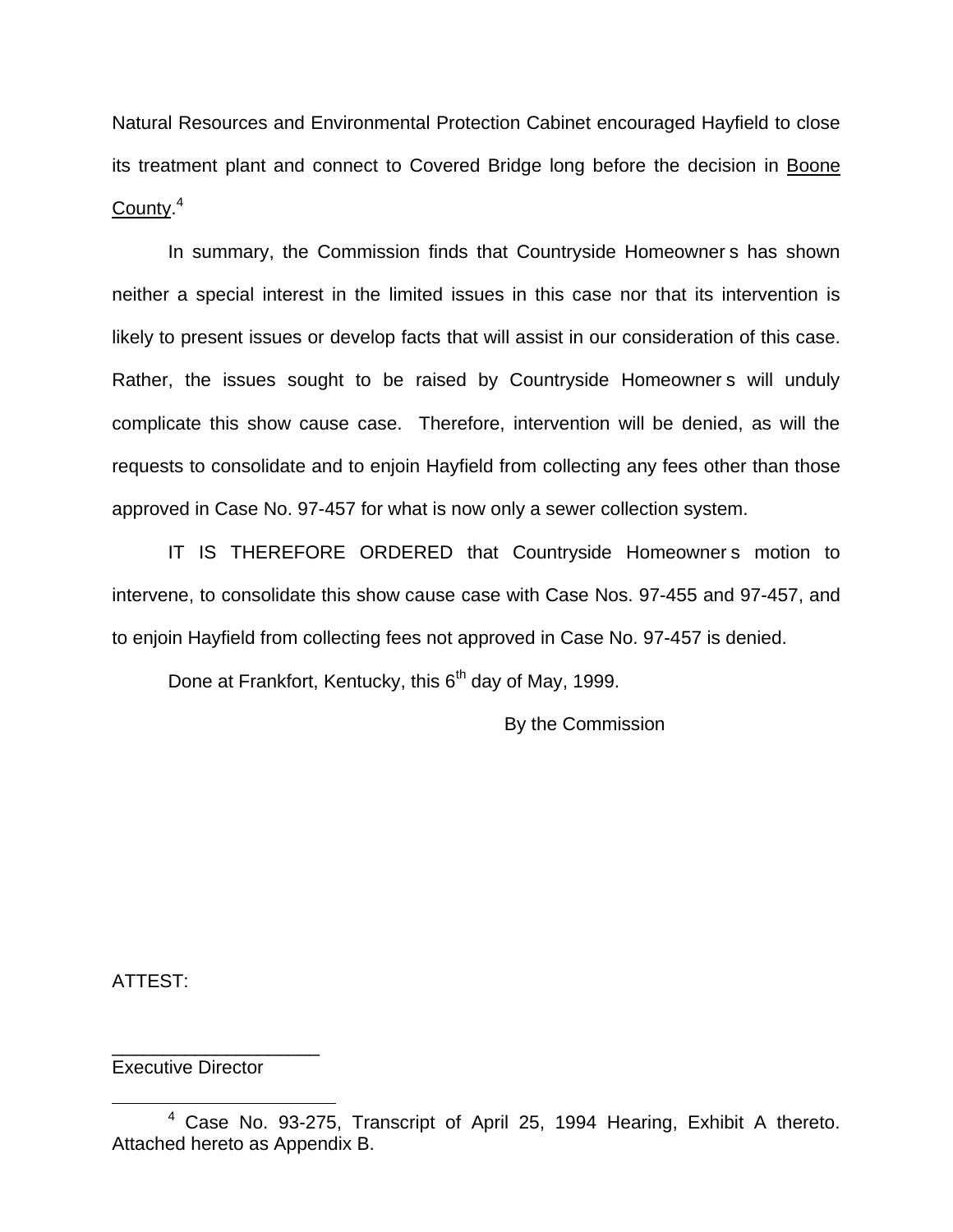## APPENDIX A

## AN APPENDIX TO AN ORDER OF THE KENTUCKY PUBLIC SERVICE COMMISSION IN CASE NO. 99-079 DATED MAY 5, 1999